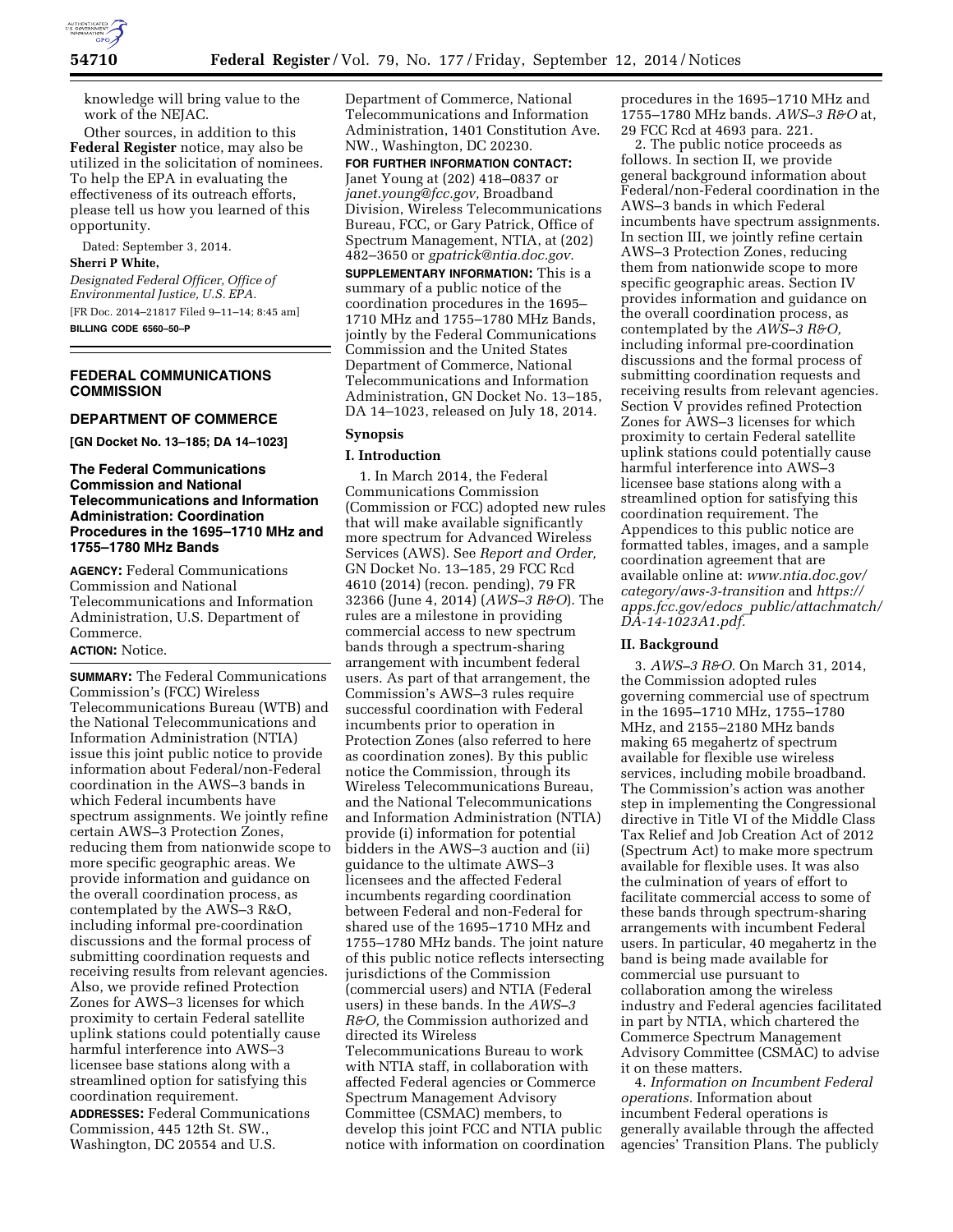available Transition Plans are published at *[www.ntia.doc.gov/category/aws-3](http://www.ntia.doc.gov/category/aws-3-transition) [transition.](http://www.ntia.doc.gov/category/aws-3-transition)* NTIA and CSMAC reports are also available through this Web site. By way of background, Federal incumbents in the 1695–1710 MHz and 1755–1780 MHz bands were required to develop and submit Transition Plans to implement relocation or sharing arrangements and affected Federal agencies have recently done so. Transition Plans contain information on these Federal systems including the frequencies used, emission bandwidth, system use, geographic service area, authorized radius of operation, and estimated timelines and costs for relocation or sharing. Affected agencies are permitted to redact from the publicly-released transition plans classified national security information and ''other information for which there is a legal basis for nondisclosure and the public disclosure of which would be detrimental to national security, homeland security, or public safety or would jeopardize a law enforcement investigation.'' *See AWS–3 R&O,* 29 FCC Rcd at 4694 para. 224 & n.673 (citing 47 U.S.C. 923(h)(7), 929). Each Federal entity that requested pre-auction funds attested in its Transition Plan that it will, during the transition period, make available to a non-Federal user with appropriate security clearances any classified information regarding the relocation process, on a need-to-know basis, to assist the non-Federal user in the relocation process with the eligible Federal entity or other eligible Federal entities. *Accord* 47 U.S.C. 928(d)(3)(B)(ii)(4). *See also* NTIA Manual of Regulations and Procedures for Federal Radio Frequency Management (NTIA Manual), Annex O at O.4.1 para. 3, O.6.1, and at Appendix: Common Format for Transition Plans, Tab B.

5. Generally, incumbent Federal operations in 1695–1710 MHz and 1755–1780 MHz include the following categories of systems:

• *1695–1710 MHz.* This band is used by the meteorological satellite (MetSat) service (restricted to space-to-Earth operation). Details on the protected 47 Federal MetSat operations that will continue to be protected on a primary basis in the 1675–1695 MHz band and a co-primary basis in the 1695–1710 MHz band are publicly available in the relevant Transition Plans.

• *1755–1780 MHz.* Federal assignments in this band (and for purposes of describing the AWS 3 coordination requirements that the Commission adopted in the AWS–3 R&O) can be grouped into two categories: (1) United States and

Possessions (USP) assignments; and (2) non-USP assignments. (In Federal spectrum management, the term ''non-USP'' can refer to operations outside of the United States and Possessions, but in this public notice the term ''non-USP'' refers to assignments that are not Federal USP assignments as described above.)

Æ *Federal USP assignments.* Some Federal incumbents have assignments in the band that specify an area of transmission, reception, or operation as ''USP.'' Section G.2 of Annex G of the NTIA Manual contains abbreviations used in the Transmitter and Receiver State/County fields of the Government Master File (GMF). The abbreviation ''USP'' is for use only when transmitting and/or receiving throughout the United States and Possessions, *id.* G.2.3, which ''includes the 50 States, the District of Columbia, the Commonwealth of Puerto Rico, and the territories and possessions (but less the Canal Zone).'' NTIA Manual, 6.1 Definitions. Such assignments authorize agencies to operate particular radio systems anywhere they are needed throughout the United States and Possessions. Put differently, incumbent use may not be simultaneous nationwide and incumbents may be able to share frequencies in some areas prior to relocating all operations from the band. All USP assignments will be transitioned out of the 1755–1780 MHz band. *See* 47 CFR 27.1134(f)(1). *See also*  NTIA Manual 9.8.2 (Application Data Requirements), Field 39 (Circuit Remarks) (e) (Authorized States) (allowing the transmitter and receiver antenna location fields to describe an area of operation as USP if within four or more States and the area includes a Possession).

 $\Box$  The specific areas where incumbents operate under their USP assignments are redacted from publicly released Transition Plans.

 $\Box$  The Commission's rules require each AWS–3 licensee, prior to its first operations in its AWS–3 licensed area, to reach a coordination arrangement with each Federal agency that has a USP assignment in the band on an operatorto-operator basis.

 $\Box$  This public notice does not change this requirement—the refined Protection Zones discussed in sections III and V are inapplicable to this requirement.

 $\Box$  There are 21 USP assignments including one telemetry assignment, two robotics assignments, and 18 video assignments. The incumbent agencies are: Department of Homeland Security, Department of Justice, National Aeronautics and Space Administration, Department of the Treasury, Department

of Housing and Urban Development (HUD), United States Agency for International Development (USAID), and Department of Veterans Affairs. Updated contact information for each of these agencies is available at *[www.ntia.doc.gov/category/aws-3](http://www.ntia.doc.gov/category/aws-3-transition) [transition.](http://www.ntia.doc.gov/category/aws-3-transition)* HUD and USAID each specify USP assignments in their Transition Plans under relocation timelines of 0–1 month, making coordination arrangements unnecessary.

 $\circ$  *Federal non-USP assignments.* Most Federal assignments specify particular areas of operation within the United States (rather than USP).

 $\Box$  Details on incumbent Federal agencies' operations are generally available in the relevant, publiclyreleased Transition Plans.

 $\Box$  Most non-USP assignments will be transitioned out of 1755–1780 MHz, with the exception of the six sites in which Joint Tactical Radio Systems may operate, the two polygons within which the Air Combat Training System may operate, and the 25 sites where Federal earth stations may transmit. *See* 47 CFR 2.106 footnote US91.

 $\Box$  Most details of Department of Defense (DoD) operations are redacted from the publicly released Transition Plans, but will be made available in a modified format with slightly more generalized details through a separate release. As noted above, affected agencies are permitted to redact from the publicly-released transition plans classified national security information and ''other information for which there is a legal basis for nondisclosure and the public disclosure of which would be detrimental to national security, homeland security, or public safety or would jeopardize a law enforcement investigation.'' *See* 47 U.S.C. 929.

 $\Box$  The Commission's rules require that, prior to operating in a Protection Zone a base station that enables mobiles and portables to transmit in the 1755– 1780 MHz band, AWS–3 licensees successfully coordinate with each Federal incumbent.

 $\Box$  In the *AWS–3 R&O*, the Commission stated that, for the 1755– 1780 MHz band, the default Protection Zones are nationwide.

 $\Box$  This public notice refines the nationwide default Protection Zones. The refined Protection Zones (discussed in sections III and V below and Appendices B and C, respectively) are intended in part to provide information to potential AWS–3 licensees on Federal operations in the 1755–1780 MHz band without disclosing non-public information about these systems.

6. The Transition Plans generally provide detailed information about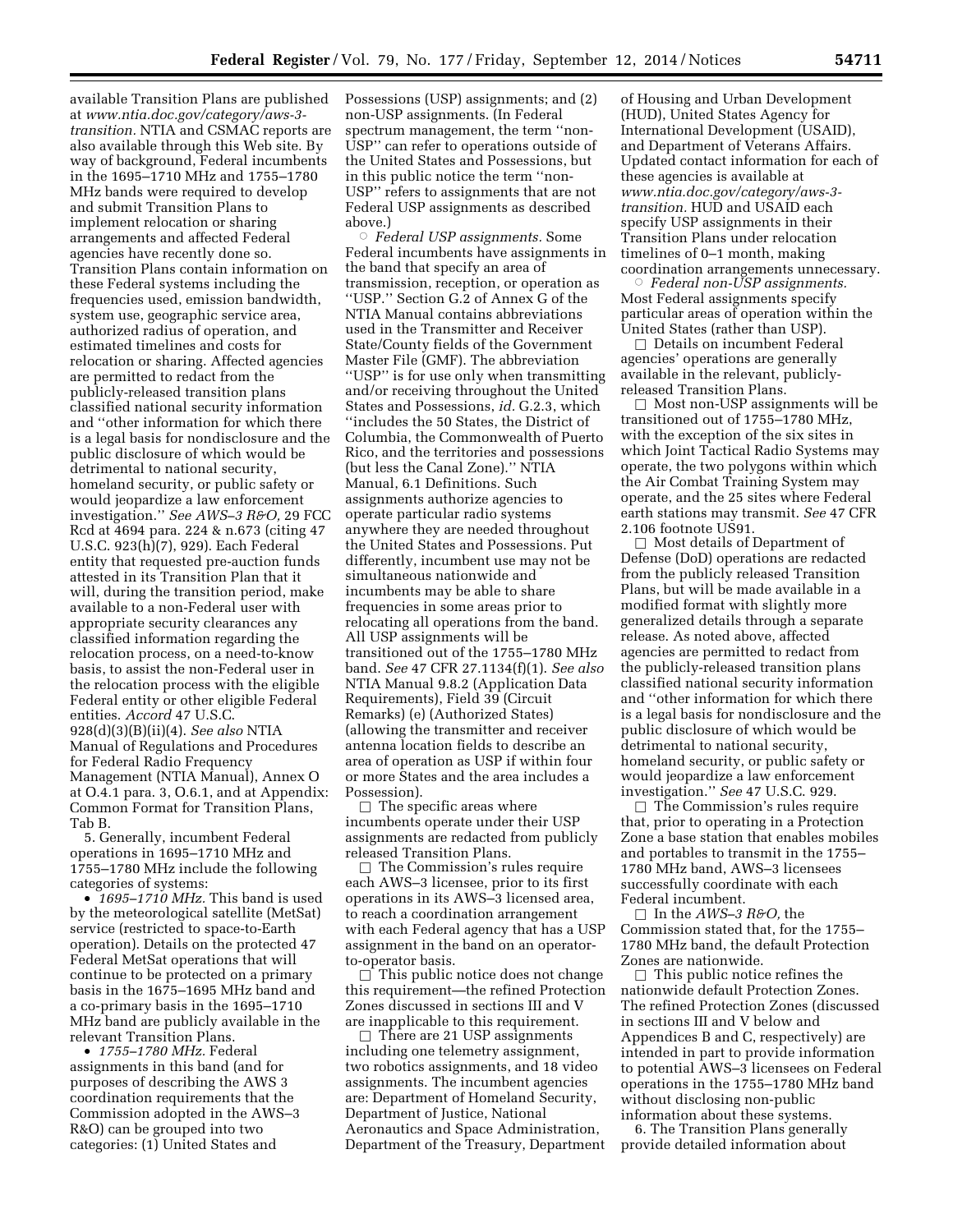these systems, including the transition timelines. After reaching an arrangement with each USP agency, AWS–3 licensees are permitted to operate anywhere in these bands outside of Protection Zones that protect Federal incumbents during transition and on a permanent basis for systems that remain in the bands indefinitely. AWS–3 licensees may expect that the magnitude of the requirement to coordinate will decrease over time as agencies execute their Transition Plans. We describe the specific coordination requirements below.

## **III. Refined Protection Zones Establishing Areas Where AWS–3 Licensees Must Successfully Coordinate With Federal Incumbents Operating Under Non-USP Assignments**

7. In this section and in section V, we discuss refined Protection Zones for coordination with Federal agencies operating under non-USP assignments in the 1695–1710 MHz and 1755–1780 MHz bands. As described in section II above, for USP assignments, AWS–3 licensees are required to reach a coordination arrangement with each Federal agency that has a USP assignment in 1755–1780 MHz on an operator-to-operator basis prior to first operation in its licensed area. The refined Protection Zones in this public notice are organized into two sections depending on their purpose. The Protection Zones discussed in this section III (with details in Appendices A & B) are intended to protect incumbent Federal operations from AWS–3 operations in the 1695–1710 MHz band up to 30 dBm EIRP and in the 1755–1780 MHz band up to 20 dBm EIRP. The Protection Zones discussed in section V (with details in Appendix C) are intended to address potential interference into AWS–3 base stations in proximity to certain Federal satellite uplink stations. The refined Protection Zones in sections III and V are inapplicable to coordination with USP agencies.

8. In the *AWS–3 R&O,* the Commission adopted rules that require AWS–3 licensees to successfully coordinate with incumbent Federal users before operating within coordination zones (as noted above, also referred to here as Protection Zones). Several statutory provisions encourage negotiation, coordination, and spectrum sharing between non-Federal users and Federal entities. Under the *AWS–3 R&O,*  AWS–3 licensees are permitted to operate anywhere outside of the Protection Zones without prior coordination with non-USP incumbents. There are two Federal/non-Federal

coordination scenarios: (1) Temporary sharing prior to Federal relocation from the band under an approved Transition Plan; and (2) permanent sharing where incumbent Federal operations will remain in the band indefinitely. Under the first scenario, AWS–3 licenses will be conditioned, by rule, on not causing harmful interference to relocating Federal operations. Under both scenarios the Commission's rules require successful coordination with Federal incumbents prior to operation in Protection Zones. Under the terms of the *AWS–3 R&O,* AWS–3 licensees will be permitted to operate in any area: Outside of a Protection Zone for any Federal operation in 1695–1710 MHz or 1755–1780 MHz during the transition of any system; outside the Protection Zones for systems remaining in the bands permanently; and within the Protection Zone of a transitioning or permanent system subject to successful coordination. AWS–3 R&O, 29 FCC Rcd at 4690–93 paras. 216–220. For coordination with Federal incumbents operating under non-USP assignments, AWS–3 licensee requests to operate base stations inside Protection Zones (that enable mobiles and portables to transmit in the 1695–1710 MHz or 1755–1780 MHz bands) trigger the coordination requirement.

9. Federal use of the radio spectrum is generally governed by NTIA while non-Federal use is governed by the Commission. *See* 47 U.S.C. 305(a), 902(b)(2)(A). As such, consistent with the approach used for AWS–1, the Commission determined in the *AWS–3 R&O* that that any guidance or details concerning Federal/non-Federal coordination including, if possible, revisions to the nationwide coordination zones, should be issued jointly by NTIA and the Commission. In this regard, the Commission authorized and directed its Wireless Telecommunications Bureau to work with NTIA staff, in collaboration with affected Federal agencies or CSMAC members, to develop a joint FCC and NTIA public notice with information on coordination procedures in the 1695– 1710 MHz and 1755–1780 MHz bands. This public notice was developed under that direction. *AWS–3 R&O,* 29 FCC Rcd at 4693 para. 221. In adopting final rules in the AWS–3 R&O, the Commission discussed relevant statutes and related considerations that led to its determination to establish certain default, nationwide Protection Zones that would be refined or shrunk to the extent that NTIA, representing the recipients of this protection (*i.e.,* the Federal users), determined that the full

extent of this protection was not required. *AWS–3 R&O,* 29 FCC Rcd at 4645 para. 91; 47 CFR 2.106 footnotes US88, US91, 27.1134(c), (f). In particular, the Commission noted that NTIA has authority to assign frequencies to Federal users and to amend, modify, or revoke such assignments; *AWS–3 R&O,* 29 FCC Rcd at 4693 para. 221 citing 47 U.S.C. 305(a) (stating that Federal stations are not subject to provisions of sections 301 (FCC licensing authority) or 303 (FCC general powers) of the Act), 902(b)(2)(A); and that the Commission must condition AWS–3 licenses on not causing harmful interference to a relocating Federal entity prior to NTIA's termination of such entity's authorization, see supra note 20. *See also AWS–3 R&O,* 29 FCC Rcd at 4690 para. 214. NTIA's determination must also account for the requirement of current law that ''the Secretary of Commerce, the Secretary of Defense, and the Chairman of the Joint Chiefs of Staff jointly certify . . . that such alternative band or bands provides comparable technical characteristics to restore essential military capability that will be lost as a result of the band of frequencies to be so surrendered.'' *Id. See also* 47 U.S.C. 923(j) and NTIA, Notification to Congress Pursuant to 47 U.S.C. 923(j)(2) Regarding the 1695– 1710 MHz and 1755–1780 MHz (AWS– 3) Spectrum Bands (Jun. 4, 2014), available at *[http://go.usa.gov/XxHV.](http://go.usa.gov/XxHV)*  Specification of the refined Protection Zones outlined below, which reflects the determination that NTIA has now made, thus implements provisions already incorporated in the Commission's AWS–3 rules pursuant to notice and comment rulemaking. Additionally, NTIA's directives to Federal agencies regarding Protection Zones (and coordination requirements) is a matter for NTIA and not the Commission. *See, e.g.,* 47 U.S.C. 923(g)(6) (establishing that NTIA shall take such actions as necessary to ensure the timely relocation and timely implementation of arrangements for the sharing of frequencies). For this reason, further notice to and comment by non-Federal users to the Commission would be impracticable and unnecessary as well as contrary to the public interest in negotiating agreement among the Commission, NTIA, and multiple Federal users on an expedited basis, pursuant to the timetable for licensing of the AWS–3 spectrum required by the Spectrum Act. *See* 47 U.S.C. 1451(b). Nor does this reduction of Protection Zones involve any ''major policy proposals that are not classified and that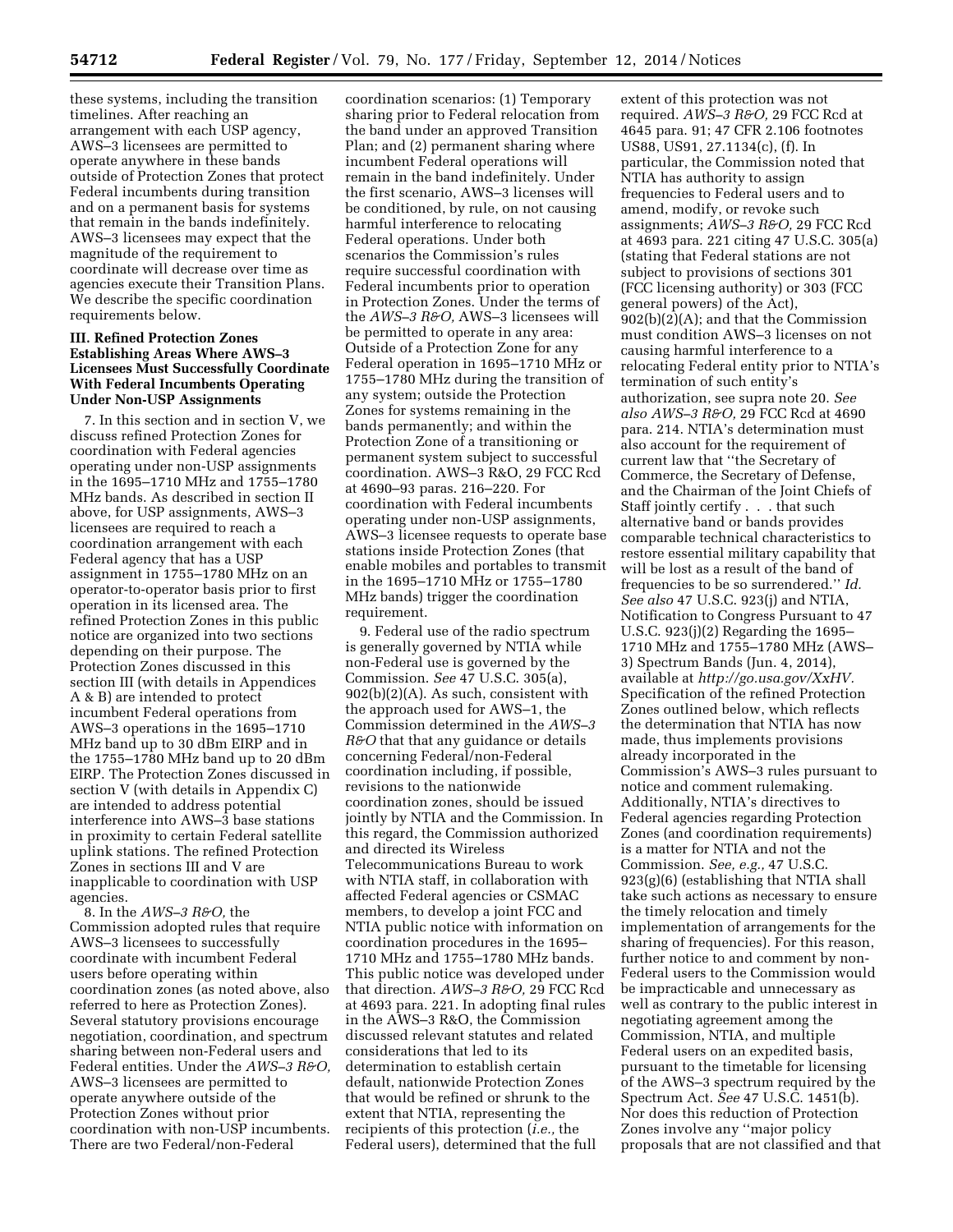involve spectrum management,'' requiring NTIA to provide for further public comment and review. *See* 47 U.S.C. 903(b)(2). *See also* 78 FR 52097 (2013) (revisions to NTIA Manual are subject to good cause exception of Administrative Procedure Act because they apply only to Federal agencies); see also  $5 \overline{U}$ .S.C.  $553(a)(2)$ .

10. We note that in the *AWS–3 R&O,*  the Commission declined to specify that licensees deploy systems using a particular technology—such as LTE and instead sought to adopt technical and operational requirements as necessary to protect against harmful interference or effectuate other compelling public interest objectives. The Commission recognized that CSMAC assumed baseline LTE uplink characteristics to determine Protection Zones—in particular a 20 dBm maximum EIRP—and concluded that this did not require adoption of LTE for all purposes. *AWS–3 R&O,* 29 FCC Rcd at 4649–50 para. 105 (''Where the rules that we adopt today differ from proposed rules that reflected CSMAC's assumptions, we also adopt corresponding changes to the coordination zones.''). This determination was made consistent with the Commission's policy of supporting flexible use. The Commission noted if a licensee decides to use a technology other than LTE, the licensee will still be subject to the Commission's technical rules. The Commission also noted that the required coordination process could address any issues that may arise if the use of a different technology complies with the Commission's rules but nonetheless poses a greater risk of interference to incumbent Federal operations. As such, AWS–3 licensees deploying technology that differs from CSMAC's baseline LTE uplink assumptions may need to address as part of coordination whether such operations pose a greater risk of interference to incumbent Federal operations than the baseline LTE uplink characteristics that CSMAC assumed. If relevant to the technical analysis, the licensee may need to provide technical data regarding its base stations outside of but nearby a relevant Protection Zone, but the licensee is not required to successfully coordinate such stations.

## *A. Refinements to the 1695–1710 MHz Protection Zones*

11. Forty-seven Federal earth stations will continue to receive satellite signals in the 1675–1695 MHz band on a primary basis and on a co-primary basis in the 1695–1710 MHz band and will continue to do so indefinitely. 47 CFR 2.106 footnote US88. There are 13

Protection Zones listed in footnote US88(b)(1) for Federal earth stations receiving in the band 1695–1710 MHz and 14 Protection Zones listed in footnote US88(b)(2) for Federal earth stations receiving in the band 1675– 1695 MHz. In the *AWS–3 R&O,* the Commission adopted rules establishing 27 Protection Zones that encompass the 47 earth stations. AWS–3 licensees must successfully coordinate prior to operating a base station in a Protection Zone that enables mobile and portable AWS 3 stations to operate up to 20 dBm EIRP. *See* 47 CFR 2.106 footnote US88, 27.1134(c).

12. Appendix A of this public notice sets forth the 27 Protection Zones for operations up to 20 dBm as specified in the Commission's rules, which the Commission adopted in accordance with NTIA's recommendation endorsing these zones in the CSMAC WG–1 Final Report (WG–1). Appendix A also includes refined Protection Zones (larger than the zones established for operations up to 20 dBm but substantially smaller than nationwide zones) for operations above 20 dBm up to the maximum of 30 dBm EIRP permitted under the Commission's rules. These refined Protection Zones for operations above 20 dBm use the same 27 center points that define the 27 zones for operations up to 20 dBm. To account for the higher operating power, however, the radius of the Protection Zone around each center point is larger.

13. Aside from the 47 Federal earth stations that will operate on a primary (1675–1695 MHz) or co-equal primary (1695–1710 MHz) basis with AWS–3 licensees, all other Federal Earth stations operate on a secondary basis. 47 CFR 2.106 footnote US88(b). Non-Federal earth stations may continue to receive MetSat data from primary Federal MetSat space stations on an unprotected basis. *See AWS–3 R&O,* 29 FCC Rcd at 4684–85 para. 199.

## *B. Refinements to the 1755–1780 MHz Protection Zones for Coordination With Federal Incumbents With Non-USP Assignments*

14. Some incumbent Federal systems in 1755–1780 MHz will be relocating from the band over a period of time while others will remain in the band indefinitely. AWS–3 licensees must successfully coordinate with both types of Federal incumbents prior to operating a base station in a Protection Zone that enables mobiles and portables to transmit in the 1755–1780 MHz band. Coordination with agencies that hold USP assignments is discussed in section II above. For agencies that hold non-USP assignments, the *AWS–3 R&O* 

established default nationwide coordination requirements for any proposed base station that enables mobiles and portables to operate in the band unless otherwise agreed in writing among all relevant parties, or if the FCC and NTIA jointly announce refined protection zones for base stations that enable mobiles and portables to operate in the band up to 20 dBm EIRP. This public notice announces such refined Protection Zones.

15. We note that some incumbent Federal operations have a potential to interfere with AWS–3 base stations located outside of the refined Protection Zones. Under the rules that the Commission adopted in the *AWS–3 R&O,* AWS–3 licensees must accept harmful interference from these incumbent Federal operations. *See, e.g.,*  47 CFR 27.1134(f) (''[t]he Federal Government operates communications systems in the 1755–1780 MHz band. Certain systems are expected to continue to operate in the band indefinitely. All other operations will be relocating to other frequencies or otherwise cease operations in the 1755– 1780 MHz band in accordance with 47 CFR part 301. Until such a time as Federal operations in the 1755–1780 MHz bands vacate this spectrum, AWS licensees shall protect such systems and must accept any interference received from these Federal operations. *See* 47 CFR 2.106, US note 91 of this chapter for details.''). With one exception, these zones are intended to protect incumbent Federal operations from AWS–3 operations. (We discuss the exception in section V below and Appendix C to this public notice (refined protection zones for 25 Federal earth stations).) In the Auction 97 Comment public notice, the Wireless Telecommunications Bureau proposed to require an applicant to participate in the auction to acknowledge that its operations in the 1755–1780 MHz band may be subject to interference from Federal systems, that the applicant must accept interference from incumbent Federal operations, and that the applicant has considered these risks before submitting any bids for applicable licenses in the auction. Auction of Advanced Wireless Services Licenses Scheduled for November 13, 2014; Comment Sought on Competitive Bidding Procedures for Auction 97, AU Docket No. 14–78, *Public Notice,* 29 FCC Rcd 5217, 5225 para. 24 (WTB 2014).

16. Below we describe the refined Protection Zones in 1755–1780 MHz for non-USP DoD operations and non-USP operations by all other affected agencies.

*DoD Assignments.* Appendix B–1 provides the reference for refined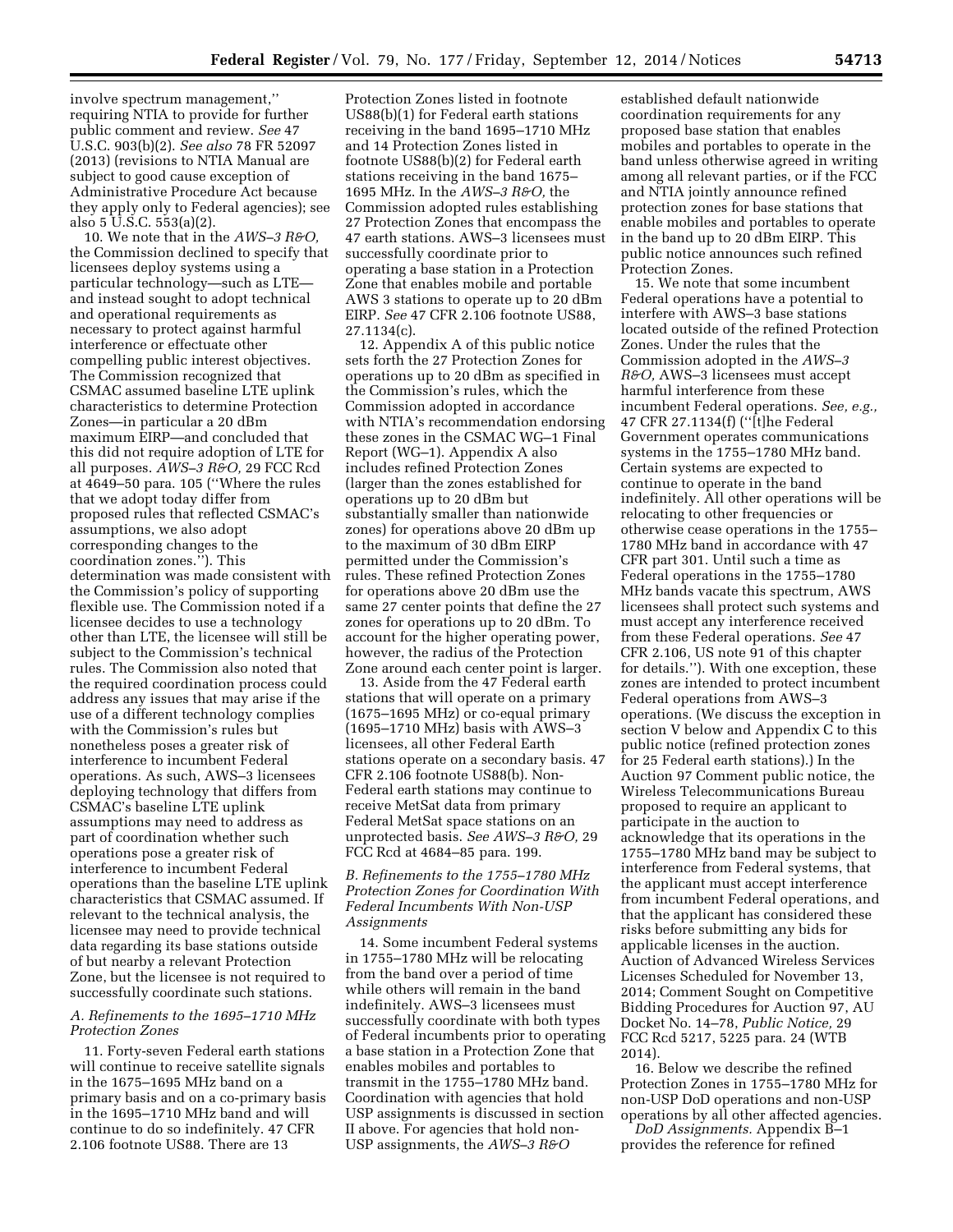Protection Zones for coordination of AWS–3 base stations (that enable mobiles and portables to transmit in the band up to 20 dBm EIRP) with incumbent DoD operations depicted by system type (DoD Workbook, Tab 1). This reference will link to a data table that DoD is finalizing that will map the coordination requirements in each fivemegahertz block over census tracts. A census tract is ''[a] small, relatively permanent statistical subdivision of a county delineated by a local committee of census data users for the purpose of presenting data. Census tracts nest within counties, and their boundaries normally follow visible features, but may follow legal geography boundaries and other non-visible features in some instances, Census tracts ideally contain about 4,000 people and 1,600 housing units. *[http://www.census.gov/glossary/](http://www.census.gov/glossary/#term_Censustract) #term*\_*[Censustract.](http://www.census.gov/glossary/#term_Censustract)* There are 73,057 census tracts for the 50 states and the District of Columbia (2010 tally does not include Puerto Rico and the Island Areas). *[http://www.census.gov/geo/](http://www.census.gov/geo/maps-data/data/tallies/national_geo_tallies.html) [maps-data/data/tallies/national](http://www.census.gov/geo/maps-data/data/tallies/national_geo_tallies.html)*\_*geo*\_ *[tallies.html.](http://www.census.gov/geo/maps-data/data/tallies/national_geo_tallies.html)* The U.S. Census Bureau provides references, including links to mapping files. *See, e.g., [http://](http://www.census.gov/geo/education/pdfs/CensusTracts.pdf) [www.census.gov/geo/education/pdfs/](http://www.census.gov/geo/education/pdfs/CensusTracts.pdf) [CensusTracts.pdf.](http://www.census.gov/geo/education/pdfs/CensusTracts.pdf)* The use of census tracts and five-megahertz blocks should allow licensees to analyze the data for all AWS–3 licenses. The distances used in this analysis were equal to or, in some cases, substantially shorter than the CSMAC recommendation. The electronic version will include Transition Plan timelines for those impacted systems along with documentation describing assumptions (*e.g.,* operational area and coordination zone) used to determine the Protection Zone. The information will be as specific as possible, accounting for the need to protect classified and other sensitive information and in a format that can be manipulated and imported into mapping and other data analysis tools.

17. As noted above, even in areas where coordination with Federal non-USP incumbents is not required, AWS– 3 licensees may still be susceptible to harmful interference from these incumbent Federal operations. AWS–3 licensees must accept this interference and design their systems to overcome or avoid it in the event that they receive it. The workbook will include a second data table mapping areas within which there is a higher possibility that AWS– 3 licensees will receive harmful interference from non-ground based DoD operations (DoD Workbook, Tab 2). This data table will be purely

informational and will not define the Protection Zones where successful coordination is required. AWS–3 licensees are required by rule to accept harmful interference from these Federal operations. (*See* quotation from 47 CFR 27.1134(f) above.) We also note that AWS–3 licensees are required to comply with all other applicable rules governing their operations. The DoD Workbook, Tab 2, will identify the areas within which AWS–3 licensees may have a higher expectation of interference from incumbent Federal operations. These will include areas outside of Protection Zones and areas surrounding 25 uplink Earth stations for which coordination is required for AWS–3 base stations located in the refined Protection Zones discussed in section V and Appendix C.

18. *Non-DoD Assignments.* Appendix B–2 provides refined Protection Zones for coordination of AWS–3 base stations (that enable mobiles and portables to transmit in the band up to 20 dBm EIRP) with certain non-DoD incumbent Federal operations. The locations and other pertinent information for these systems are available in the publicly released Transition Plans. These refined Protection Zones are based on distances that are consistent with the Commission's AWS rules to protect non-Federal microwave systems to minimize potential coordination/ transaction costs while protecting against harmful interference into protected Federal operations.

19. The refined Protection Zones in Appendix B apply only to AWS–3 base stations that enable mobiles and portables to operate in the 1755–1780 MHz band up to 20 dBm EIRP. The Protection Zone remains nationwide for base stations that enable mobiles and portables to operate in 1755–1780 MHz at powers above 20 dBm EIRP. *AWS–3 R&O,* 29 FCC Rcd at 4645 para. 91. Special requirements near satellite earth stations in the 1761–1780 MHz band are discussed in section V below and Appendix C.

## **IV. Coordination Process Guidance**

20. The purpose of coordination is to avoid harmful interference to protected Federal operations and missions in the 1695–1710 MHz and 1755–1780 MHz bands while expediting access to and maximizing commercial use of the spectrum. The coordination guidance described below applies to all AWS–3 licensees seeking to operate in the 1695–1710 MHz band or the 1755–1780 MHz band, unless the AWS–3 licensee and the relevant Federal incumbents have agreed otherwise. Below is a general description of the process and is not intended to encompass all

coordination requirements and scenarios. AWS–3 licensees and Federal incumbents must use good faith throughout the coordination process, regardless of whether they use the steps below or whether all relevant parties have agreed to their own negotiated coordination arrangement. The Commission's AWS–3 rules contemplate ''a good faith effort from both the AWS–3 licensees and the Federal incumbents to share information about their systems, agree to appropriate interference methodologies, and communicate results so as to facilitate commercial use of the band.'' *AWS–3 R&O,* 29 FCC Rcd at 4693 para. 222. This extends to AWS licensees sharing information with Federal incumbents and cooperating once Federal incumbents develop and implement real-time spectrum monitoring systems around existing Federal operations protected in the 1695–1710 MHz and adjacent bands.

#### *A. Contact*

21. Federal incumbents' Transition Plans identify a point of contact within each agency that an AWS–3 licensee may contact to initiate coordination. In addition, the Institute for Telecommunication Sciences (ITS) within NTIA and DoD are creating online portals through which an AWS– 3 licensee may initiate coordination for relevant systems (collectively referred to here as the Portals). The ITS Portal will support coordination for all Federal incumbents in the 1695–1710 MHz band. The DoD Portal will support coordination for all DoD incumbents in the 1755–1780 MHz band and may over time accommodate other Federal incumbent systems in the band.

#### *B. Informal Discussions*

22. Before an AWS–3 licensee submits a formal coordination request, it may share draft proposals and/or request that Federal agency coordination staff discuss draft coordination proposals. These discussions are voluntary, informal, and non-binding and can begin at any time. AWS–3 licensees may discuss their proposed deployment and seek guidance on appropriate measures to ensure that electromagnetic compatibility (EMC) analyses produce positive results. Further, AWS–3 licensees and Federal incumbents may discuss the scope and extent of temporary sharing for those Federal assignments that may share with AWS– 3 licensees on a temporary basis. AWS– 3 licensees and agency representatives may also, on an operator-to-operator basis, develop an analysis methodology that reflects the characteristics of the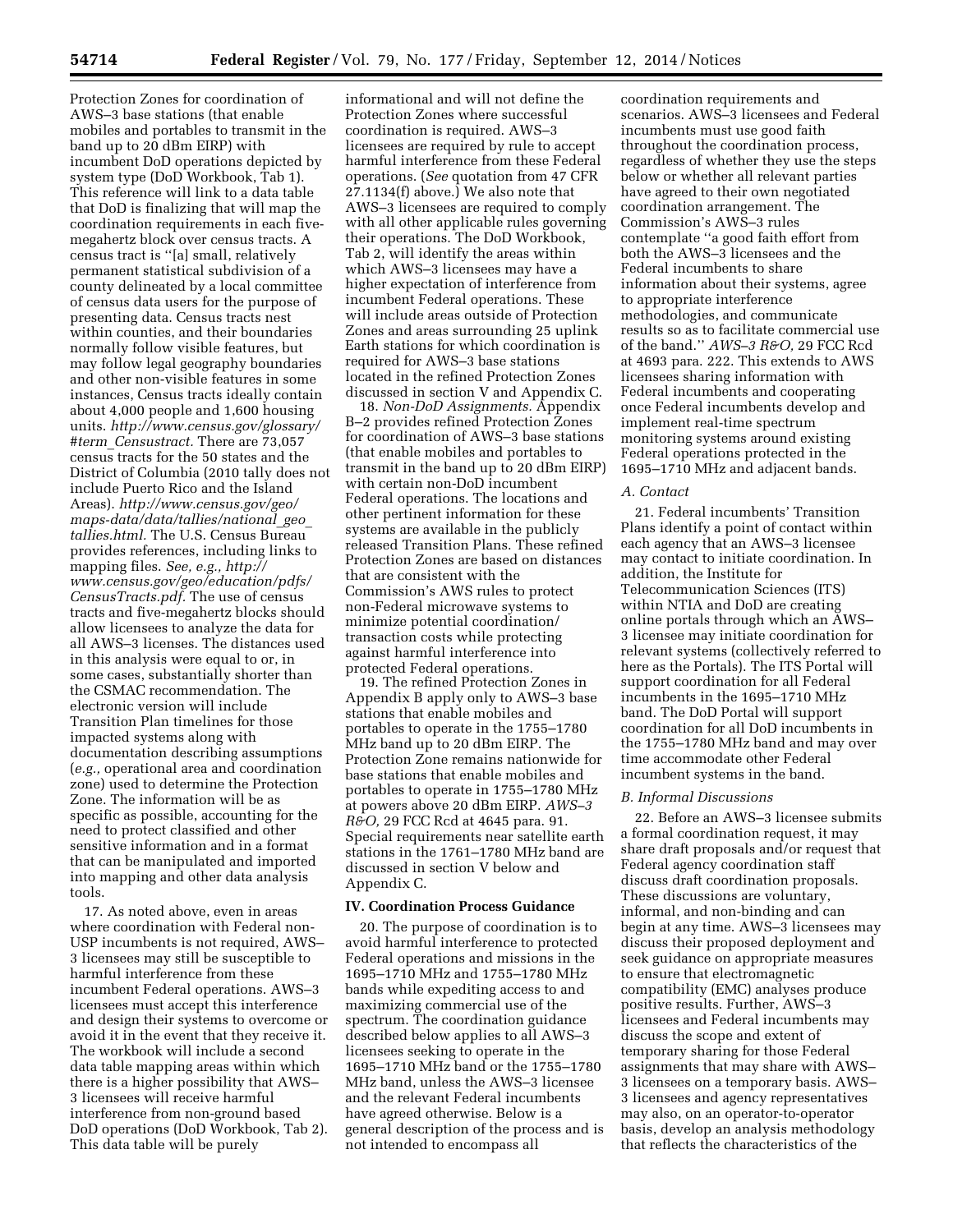licensee's proposed deployment and the Federal agency's operation. These discussions can also involve developing a process for identification and resolution of interference.

23. These discussions are intended to allow the Federal incumbent and AWS– 3 licensee to share information about their respective system designs, and identify any potential coordination issues prior to the filing of a formal coordination request. We make clear that these discussions are non-binding, and the Federal agencies involved are not, unless they specify, making any determination regarding the outcome of the formal coordination. We strongly encourage parties to use informal, nonbinding discussions to minimize or resolve basic methodological issues upfront before the AWS–3 licensee submits a formal coordination request.

#### *C. Formal Coordination*

24. We provide guidance for the formal coordination process below. This description is general, and the process may differ between agencies and is subject to additional modification by the agencies and licensees as agreed to on an operator-to-operator basis. We expect and encourage the Federal agencies and AWS–3 licensees to engage in good faith coordination.

#### 1. Initiation

25. Coordination shall be initiated by the AWS–3 licensee formally requesting access within a temporary or permanent Protection Zone and by contacting each USP incumbent (see section II above) prior to first operations in each AWS– 3 license area. This request can be made directly through the agency point of contact specified in the Transition Plan, through the DoD Portal (which may accommodate other agencies), or through the ITS Portal, depending on system type (see section IV.A above.) The AWS–3 licensee must set up its Portal account(s) and, once established, the AWS–3 licensee will receive a user guide(s) and training on the use of the Portal(s).

## 2. Timing

26. *No formal coordination for nine (9) months.* Unless otherwise agreed among an AWS–3 licensee and the relevant Federal incumbent(s), Federal incumbents are not obligated to entertain formal coordination requests until nine (9) months after the date of the auction closing public notice. AWS– 3 licensees may, as described above, request informal discussions during this time.

27. *Timing generally.* After the first nine (9) months following the close of the auction, Federal incumbents are expected to timely review and respond to formal coordination requests. We encourage licensees and incumbents, through informal discussions, to serialize formal coordination requests as appropriate to avoid an overwhelming influx of coordination requests at the conclusion of the nine (9) month quiet period. We also encourage licensees and incumbents to discuss, as appropriate, extended review timelines to the extent that the incumbents' coordination resources are exhausted due to a large number of requests within a short time period after the quiet period. This will help maximize the quick and efficient review of coordination requests.

28. When a licensee submits a formal request, the Federal point of contact will affirmatively acknowledge receipt of the request within five (5) calendar days after the date of submission. Within ten (10) calendar days after the submission date, Federal staff will notify the AWS– 3 licensee whether the request is complete or incomplete. Unless the Federal agency finds the request incomplete or the agency and AWS–3 licensee agree to a different timeline, the Federal response (the results letter discussed below) is due within sixty (60) calendar days after the deadline for the notice of completeness.

29. Unless otherwise agreed in writing, the requirement to reach a coordination arrangement with each agency that has a USP assignment (discussed above) and the requirement to successfully coordinate each base station proposed within a Protection Zone with each agency that has a non-USP assignment is satisfied only by obtaining the affirmative concurrence of the relevant incumbents. These requirements are not satisfied by omission: If a Federal agency does not timely respond, AWS–3 licensees should contact NTIA for assistance.

30. *Special temporary authority.*  Section 1.931 of the Commission's rules, 47 CFR 1.931 governs applications for special temporary authority (STA). In the Wireless Telecommunications Services, carriers may request STAs to operate new or modified equipment in circumstances requiring immediate or temporary use of a station. STA requests must contain complete details about the proposed operation and the circumstances that fully justify and necessitate the grant of STA. The Commission coordinates non-Federal STA requests for operations in Federal or shared Federal/non-Federal bands with NTIA, which in turn typically provides the incumbent Federal agencies a short timeframe to object or be deemed to have concurred.

31. Applications for STAs in the 1695–1710 MHz and 1755–1780 MHz bands (for operations that require successful coordination with Federal incumbents under the rules adopted in the *AWS–3 R&O*), should, among other things, contain complete details about the proposed operation and circumstances that fully justify and necessitate the grant of STA under expedited Federal coordination. Such STA requests that do not fully justify the necessity for bypassing the timeframe and other coordination procedures in this public notice for coordination of AWS operations in the 1695–1710 MHz and 1755–1780 MHz bands with incumbent Federal agencies will be dismissed as defective without referral to NTIA.

#### 3. Submission Information

32. To submit a formal coordination request, the AWS–3 licensee must include information about the technical characteristics for the AWS–3 base stations and associated mobile units relevant to operation within the Protection Zone. This information may be provided in a form agreed to by the agency and licensee, or if coordination takes place through the Portals, in accordance with the instructions provided in the AWS–3 Portal user's guide. The types of specific information, including the likely data fields in the Portals, include basic technical operating parameters, (*e.g.,* system technology, mobile EIRP, frequency block, channel bandwidth, site name, latitude, and longitude). As noted in section III, licensees deploying technology that differs from CSMAC's baseline LTE uplink assumptions (apart from a maximum EIRP above 20 dBm which is already accounted for in Appendices A and B) may need to address as part of coordination whether such operations pose a greater risk of interference to Federal operations than the baseline LTE uplink characteristics that CSMAC assumed. In so doing, if relevant to the technical analysis, the licensee may need to provide technical data about (but not successfully coordinate) its base stations located outside of but nearby a relevant Protection Zone. We encourage AWS–3 licensees and Federal agencies to discuss these issues informally prior to submission of formal requests. The AWS–3 Portals will accept uploaded attachments that include narratives that explain area-wide deployments.

33. AWS–3 licensees must prioritize their deployments in Protection Zones for each Federal incumbent when submitting a formal coordination request. If a licensee is seeking to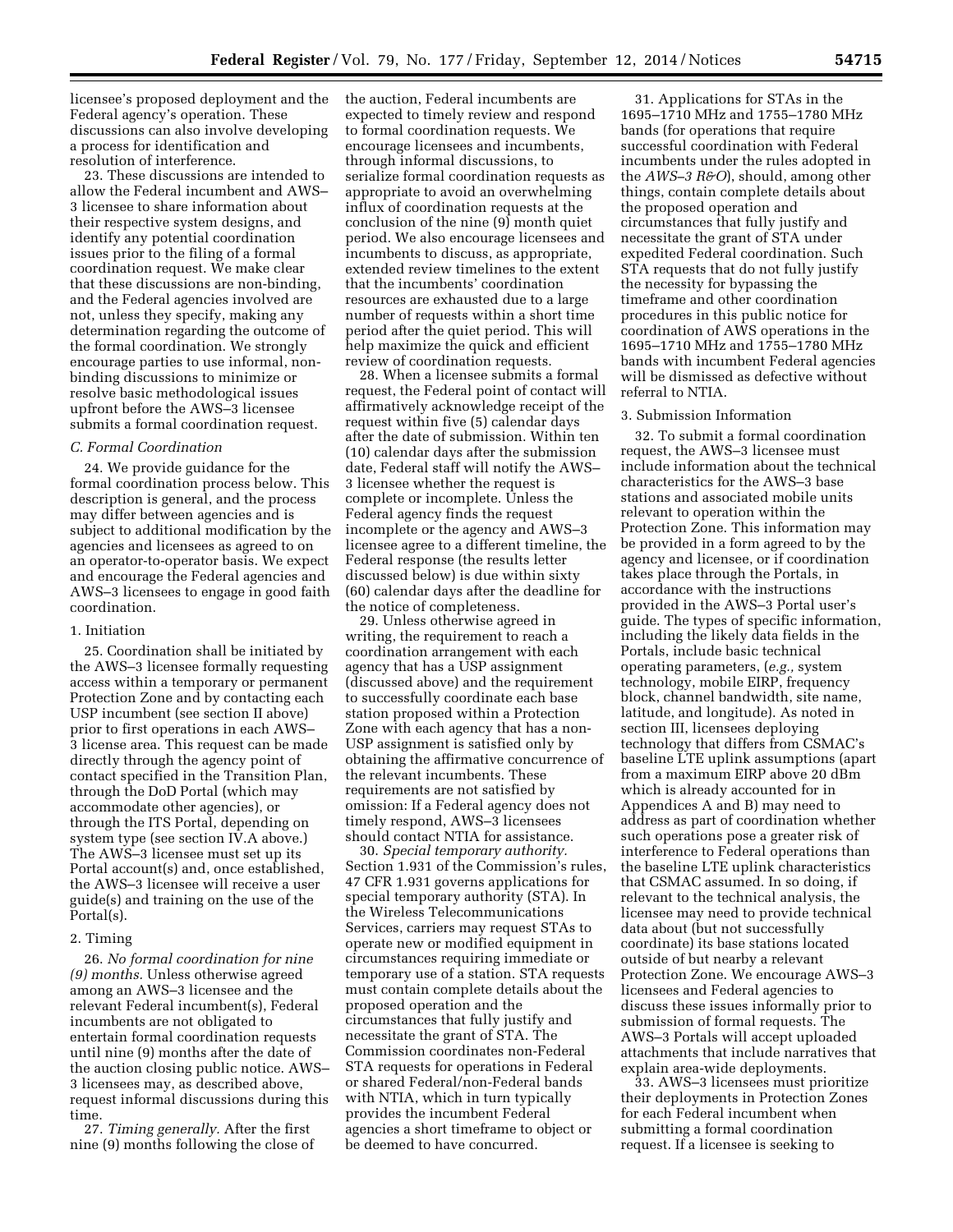coordinate with multiple systems and/ or multiple locations of operation controlled by one Federal incumbent, it must specify the order in which it prefers the Federal incumbent process the request (*i.e.,* the order of systems or geographic locations).

4. Notice of Complete or Incomplete Request

34. Once a licensee submits a formal coordination request, the relevant Federal coordination staff will review the data to ensure that it is in the proper format (if submitted through one of the Portals) and contains the proper content. Federal agency coordination staff will notify the AWS–3 licensee within ten (10) calendar days through direct communication or through the applicable Portal that its formal coordination request is complete or that it is incomplete. If the Federal agency coordination staff finds a request to be incomplete, it must identify the information the licensee must provide in as much specificity as possible. We expect that parties will work collaboratively to ensure completeness in a timely manner.

### 5. Coordination Analysis

35. As noted above, unless a timely notice of incomplete application is sent to the AWS–3 licensee (or the parties agree to different a timeline), the clock for the Federal response begins to run on the deadline for the notice of completeness. The Federal response is due within sixty (60) calendar days thereafter unless the AWS–3 licensee agrees otherwise. During these sixty (60) days, the Federal agency will coordinate with appropriate internal units, complete EMC analysis, and post the AWS–3 concurrence, partial concurrence with operating conditions, or denial. Each Federal incumbent is responsible for ensuring that it completes its internal, multi-level review in a timely manner. Federal incumbents are encouraged, through their designated internal coordination point of contact or through other means, to engage the AWS–3 licensee to ask any questions and discuss any issues in the event that any arise.

36. Once the designated Federal agency coordinator completes its analysis pursuant to the formal coordination request, the AWS–3 licensee and the relevant Federal agency field offices are automatically notified when a results letter is posted by the Federal user in the relevant AWS–3 Portal or, for agencies that do not use a Portal, transmitted to the AWS–3 licensee. The result of a coordination request will be concurrence, partial

concurrence with operating conditions that specify the terms in which the licensee may begin operations, or denial of the request. Because of the sensitive nature of the data involved in much of the EMC analysis, the results letter may not present details of the analysis, the Federal frequency assignments affected, or timelines. In the case of partial concurrence or denial, the results letter will contain technical information objectively justifying the partial concurrence or denial. If a Federal agency does not provide the necessary information within the sixty (60) day deadline, AWS licensees may contact NTIA for assistance.

37. Upon receipt of results letter, the AWS–3 licensee may accept, conditionally accept, or object to the partial concurrence, operating conditions, or denial. If an AWS–3 licensee objects to the result, it may contact the Federal agency coordinator to propose network design modifications to help address EMC issues raised in the results letter. The Federal agency coordinator may, where feasible, review technical proposals from the AWS–3 licensee to relieve a denial, partial concurrence and/or any operating condition contained in the results letter. Once the AWS–3 licensee has revised its network design, it resubmits a formal coordination request, and the AWS–3 formal coordination process begins again.

38. We stress again, at this juncture, the benefits of informal discussions among AWS–3 licensees and Federal agencies, including during the formal coordination process. Although in many cases, Federal agency staff may be unable to provide specific information about the protected Federal operations in the results letter, and are not responsible for designing the AWS–3 system, they may offer some suggestions on how to address or mitigate the issue, given the limited information that can be made available on some Federal systems. The Freedom of Information Act exempts disclosure to the public of detailed characteristics of military systems, where specifically authorized by Executive Order to be kept secret in the interest of national defense or foreign policy. 5 U.S.C. 552(b(1). The characterization of the interference interactions of systems that conflict with an AWS–3 desired deployment plan may disclose information, either directly or by inference, that has been classified and subject to substantial restrictions on access under Executive Orders and applicable regulations. *See, e.g.,* Executive Order 13526 at part 4, 75 FR 707 (2009). Hence, notification letters sent out by the designated

Federal agency coordinator will identify only site and spectrum/channel activation requirements to ensure EMC with Federal systems. If the parties agree that informal discussions would be helpful, the sixty (60)-day clock will be paused so the Federal incumbents are not forced to formally decline or condition the pending, formal coordination request within the sixty (60)-day deadline.

#### *D. Dispute Resolution*

39. *Disputes generally—during coordination or regarding a sharing agreement.* If disputes arise during the coordination process, we strongly encourage parties to negotiate in good faith to resolve them. If an AWS licensee believes a Federal incumbent is not negotiating in good faith, NTIA is available to assist and AWS–3 licensees have the option to inform the Commission. If a Federal incumbent believes that an AWS–3 licensee is not negotiating in good faith, it must nonetheless timely respond to a formal request and can seek NTIA's assistance. We also encourage parties to enter into operator-to-operator agreements that have dispute resolution provisions for any or all possible disputes. If a dispute arises between an incumbent Federal entity and an AWS–3 licensee over an operator-to-operator coordination/ sharing agreement, provisions calling for informal negotiation, mediation, or non-binding arbitration efforts between the parties will help clearly define and narrow the issues for formal agency resolution by NTIA, the Commission, or jointly, as applicable. *See generally* 47 CFR 1.17. The coordination agreement in Appendix C–3 (relevant only to that system) also contains provisions that will be applicable to parties to such agreements.

40. *Certain disputes for which the law and NTIA rules allow parties to request a dispute resolution board.* If a dispute arises between a Federal entity and a non-Federal user regarding the execution, timing, or cost of the transition plan submitted by the Federal entity, the law provides that either the Federal entity or the non-Federal user may request that NTIA establish a dispute resolution board to resolve the dispute. *See* Section 113(i) of the NTIA Organization Act, as amended (47 U.S.C. 923(i)). NTIA has adopted regulations that govern the working of any dispute resolution boards established by NTIA. *See* 47 CFR part 301. Those regulations cover matters related to the workings of a board, including the content of any request to establish a board, the associated procedures for convening it, and the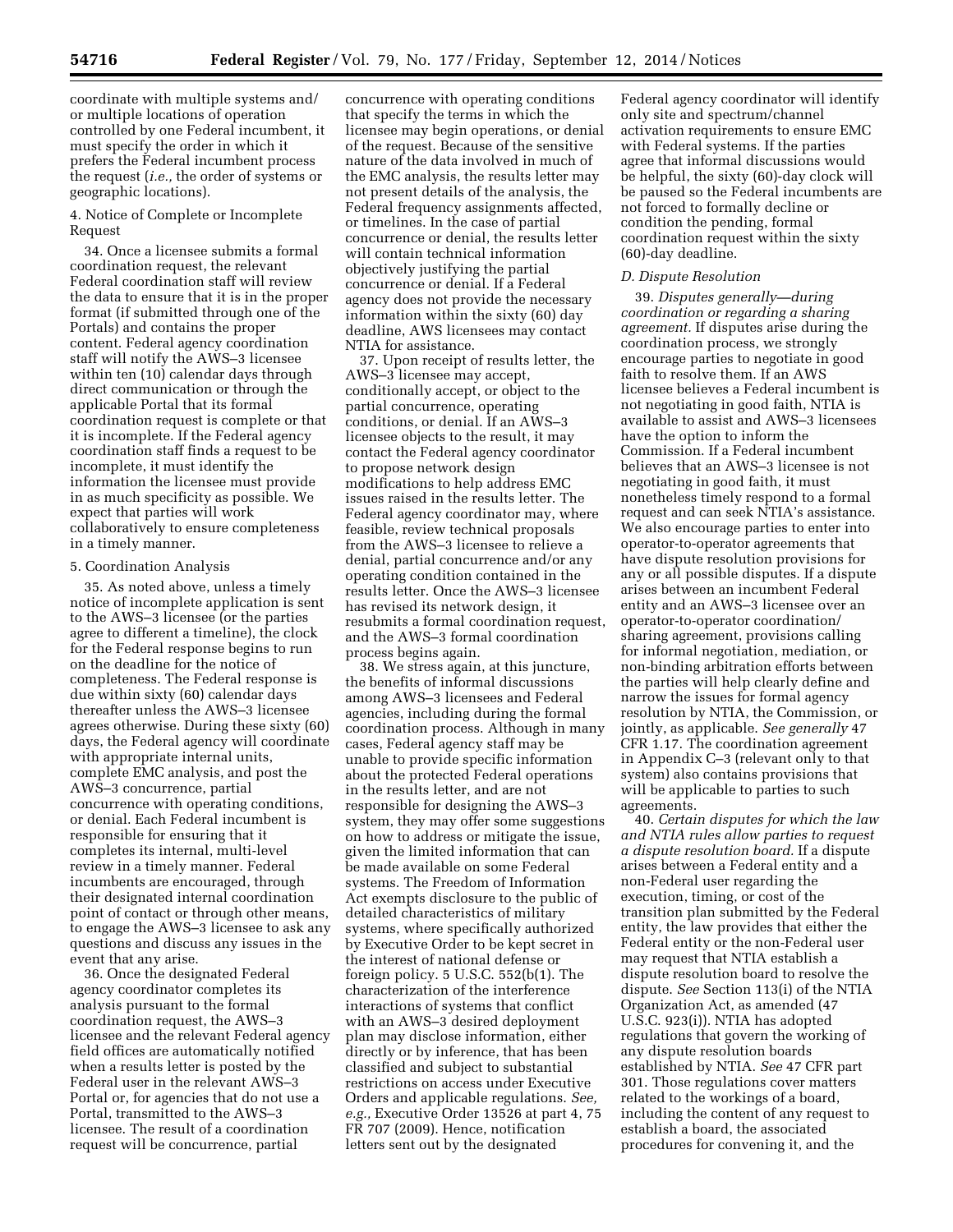dispute resolution process itself. Membership of a dispute resolution board shall be composed of a representative of OMB, NTIA, and the FCC, each appointed by the head of his or her respective agency. The OMB representative serves as the Chair of any board. With respect to the resolution of any disputes that may arise, the law and NTIA's rules require a board to meet simultaneously with representatives of the Federal entity and the non-Federal user to discuss the dispute.

41. The Spectrum Act requires a board to rule on the dispute within thirty (30) days after a party has requested NTIA to convene the board. 47 U.S.C. 923(i)(4). As stated in Annex O, ''[t]he statute's 30-day deadline for responding to formal dispute resolution requests could possibly impact a board's ability to convene, meet with the parties, and adequately address complex cases.'' NTIA Manual, Annex O at O.5.2 para. 3. *See* 47 CFR 301.200(a)(2). At the same time, however, the statute and Annex O encourage cooperation to assure timely transitions between Federal and non-Federal use of the spectrum. If and when differences surface among Federal and non-Federal parties, NTIA's rules require the parties to make good faith efforts to solve these problems on an informal basis before submitting a formal request to establish a dispute resolution board. *Id.,* Annex O. Informal negotiation, mediation, or non-binding arbitration efforts between the parties will help clearly define and narrow the issues that are necessary to bring into the formal dispute resolution process.

42. The scope of a dispute resolution request and, consequently, a board's decision, are limited by law and NTIA's regulations to matters ''regarding the execution, timing, or cost of the transition plan submitted by the Federal entity.'' 47 U.S.C. 923(i)(1). The statute authorizes a dispute resolution board to make binding decisions with respect to such matters that can be appealed to the United States Court of Appeals for the District of Columbia Circuit. 47 U.S.C. 923(i)(7). Under NTIA's rules, that dispute resolution board must also ensure that its decision does not have a detrimental impact on any national security, law enforcement, or public safety function made known to the board by an agency. To fulfill that obligation, the board may request additional written submissions from an agency regarding the impact of such a decision on the agency's operations, services, or functions. *See* 47 CFR 301.220(b). *See also* NTIA Manual, Annex O at O.5.2 para. 4.

## **V. Refined Protection Zones for 25 Satellite Earth Stations and Streamlined Coordination Option**

43. In the sub-band 1761–1780 MHz, Federal earth stations in the space operation service (Earth-to-space) may continue to transmit at 25 sites and, under the Commission's rules, non-Federal (AWS–3) base stations must accept harmful interference caused by the operation of these Federal earth stations at these sites. *See* 47 CFR 2.106 footnote US91(b)(3), 27.11334(f). Under the Commission's rules, AWS 3 licensees must successfully coordinate with these Federal incumbents and the default Protection Zone is nationwide unless jointly refined by the FCC and NTIA. If reasonable modifications or new locations are required, these Federal incumbents must successfully coordinate with all affected AWS licensees. *See* 47 CFR 2.106 footnote US91(b)(3), 27.11334(f). The Commission noted in the *AWS–3 R&O*  that ''federal incumbents remaining in the band must be able to have the flexibility to coordinate with commercial licensees if reasonable modification of existing, grandfathered operations are required in the future.'' *See AWS–3 R&O,* 29 FCC Rcd at 4693 para. 222.

44. The use of 1761–1780 MHz varies by earth station. CSMAC reports include analysis regarding representative use of the band at the sites and analysis showing the likelihood and geographical distribution of potential interference.

### *A. Protection Zones Near 25 Federal Satellite Uplinks*

45. AWS–3 licensees must successfully coordinate with Federal incumbents prior to operating a base station in a Protection Zone that enables mobiles and portables to transmit in the 1755–1780 MHz band. 47 CFR 27.1134(f). *See also* 47 CFR 2.106 footnote US91(a), (b)(3). As described above, the default Protection Zone is nationwide unless jointly revised by the Commission and NTIA.

46. Appendix C is divided into three subparts that refine the nationwide Protection Zone applicable to AWS–3 coordination with these Federal Earth stations, and provides details of the coordination process including a streamlined option for AWS–3 licensees to consider.

47. Appendix C–1 provides geographic coordinates defining refined Protection Zones for AWS–3 coordination with these incumbents. Table 1 is geographic coordinates defining refined protection zones for

AWS–3 Blocks H, I, and J (1760–1780 MHz) coordination with Federal Earth stations at 25 locations. Table 2 lists the Federal agency responsible for coordination at each SGLS site and the Economic Areas (EAs) partially or wholly contained within the associated coordination zone. Table 3 lists Economic Area (EA) and SGLS Sites. Appendix C–2 depicts maps showing these refined Protection Zones. By way of further refinement, the Protection Zones in Appendix C–1 will apply to base stations that enable mobiles and portables to transmit up to 30 dBm EIRP only in the AWS–3 Blocks H, I, and J (1760–1780 MHz). AWS–3 licensees may operate in the Block G (1755–1760 MHz) up to 30 dBm EIRP without prior coordination with these Federal Earth stations.

48. A streamlined framework is available to meet the coordination requirement associated with these 25 Protection Zones. If an AWS–3 licensee elects not to use this streamlined framework, it must successfully coordinate with the relevant Federal incumbent prior to operating a base station in a Protection Zone in Appendix C–1 that enables mobile and portables to transmit in the 1760–1780 MHz band. AWS–3 licensees requesting coordination for a Protection Zone in Appendix C–1 have a streamlined option set forth in Appendix C–3 in the form of a template coordination agreement. Once an AWS–3 licensee completes and delivers (via the DoD Portal) a signed copy of the template agreement set forth in Appendix C–3, and the Federal agency countersigns, the Commission and NTIA will deem the coordination requirement satisfied for the AWS–3 licenses and Protection Zones listed in Table 1 of the agreement. Section 2, Table A of the template agreement calls for a description of license(s) to be subject to the agreement by State, Site, Call Sign, and Coordination Zone. Section 3 of the template agreement calls for the AWS– 3 licensee (and the Federal agency) to provide Point-of-Contact information. Sections 2 and 4 of the template agreement contemplate AWS–3 licensee notifications to the Federal agency. Federal agencies will complete and countersign a template agreement within thirty (30) calendar days of receiving one signed by the AWS–3 licensee. Note that satisfaction of the coordination requirement through this template agreement does not eliminate the need for coordination with other types of systems, under the procedures established herein, to avoid harmful interference into Federal systems in the